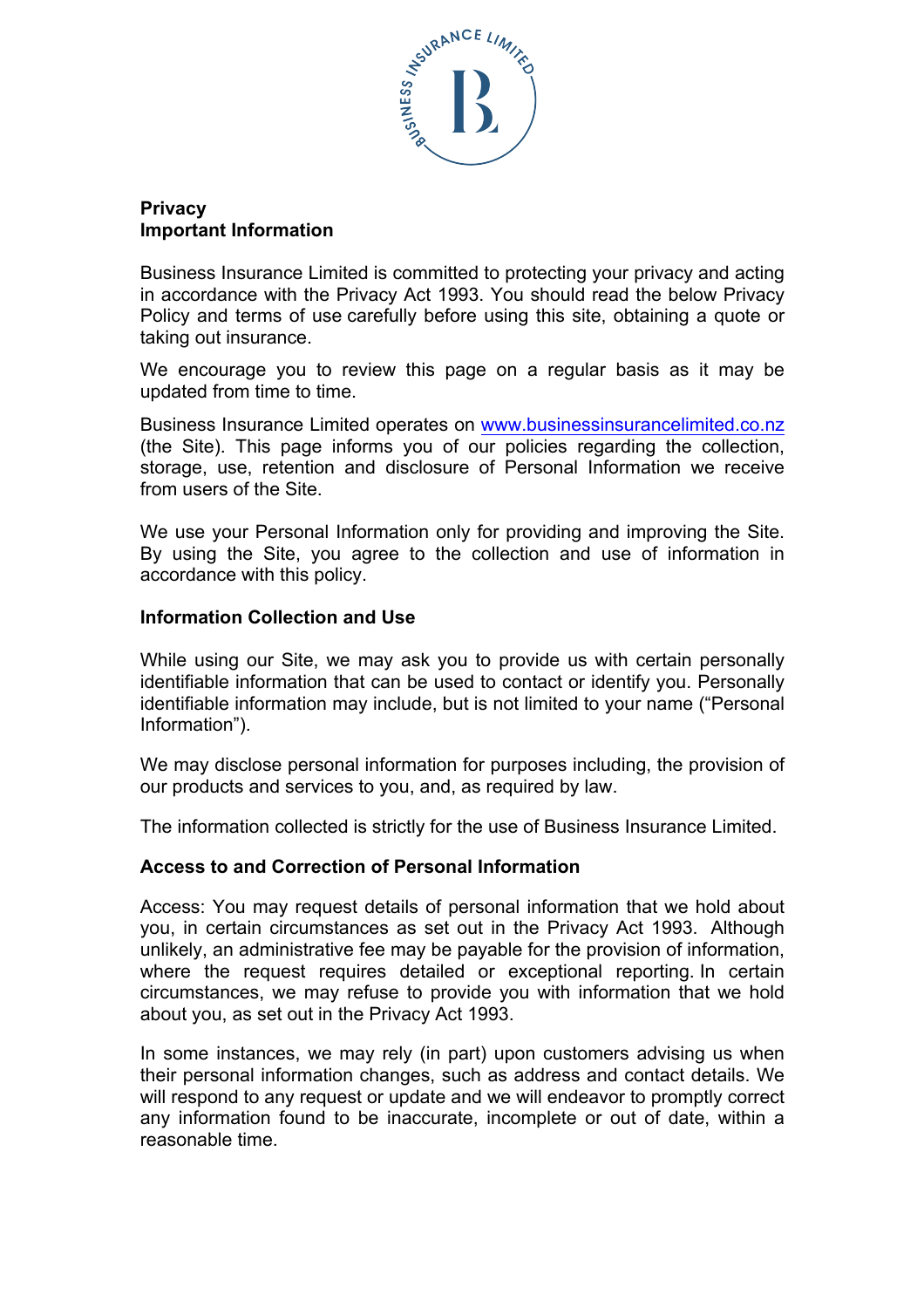Correction: If you believe that any information we hold about you is inaccurate, out of date, incomplete, irrelevant or misleading, please contact us [here.](mailto:reilly@businessinsurancelimited.co.nz)

# **Log Data**

Like many site operators, we collect information that your browser sends whenever you visit our Site ("Log Date").

This Log Data may include information such as your computer's Internet Protocol ("IP") address, browser type, browser version, the pages of our Site that you visit, the time and date of your visit, the time spent on those pages and other statistics.

In addition, we may use third party services such as Google Analytics that collect, monitor and analyse this type of information in order to increase our Service's functionality. These third party service providers have their own privacy policies addressing how they use such information.

## **Communications**

We may use your Personal Information to contact you with newsletters, marketing or promotional materials and other information that may be of interest to you. You may opt out of receiving any, or all, of these communications from us by following the unsubscribe link or instructions provided in any email we send.

### **Cookies**

Cookies are files with small amount of data, which may include an anonymous unique identifier. Cookies are sent to your browser from a web site and stored on your computer's hard drive.

Like many sites, we use "cookies" to collect information. You can instruct your computer to refuse all cookies or to indicate when a cookie is being sent. However, if you do not accept cookies, you may not be able to use some portions of our Site.

## **Security**

The security of your Personal Information is important to us, but remember that no method of transmission over the Internet, or method of electronic storage, is 100% secure. While we strive to use commercially acceptable processes to protect your Personal Information, we cannot guarantee its absolute security.

## **Complaints about Breach**

If you believe that we have breached the Privacy Principles of the Act and wish to make a complaint about that breach, please contact us [here.](mailto:reilly@businessinsurancelimited.co.nz)